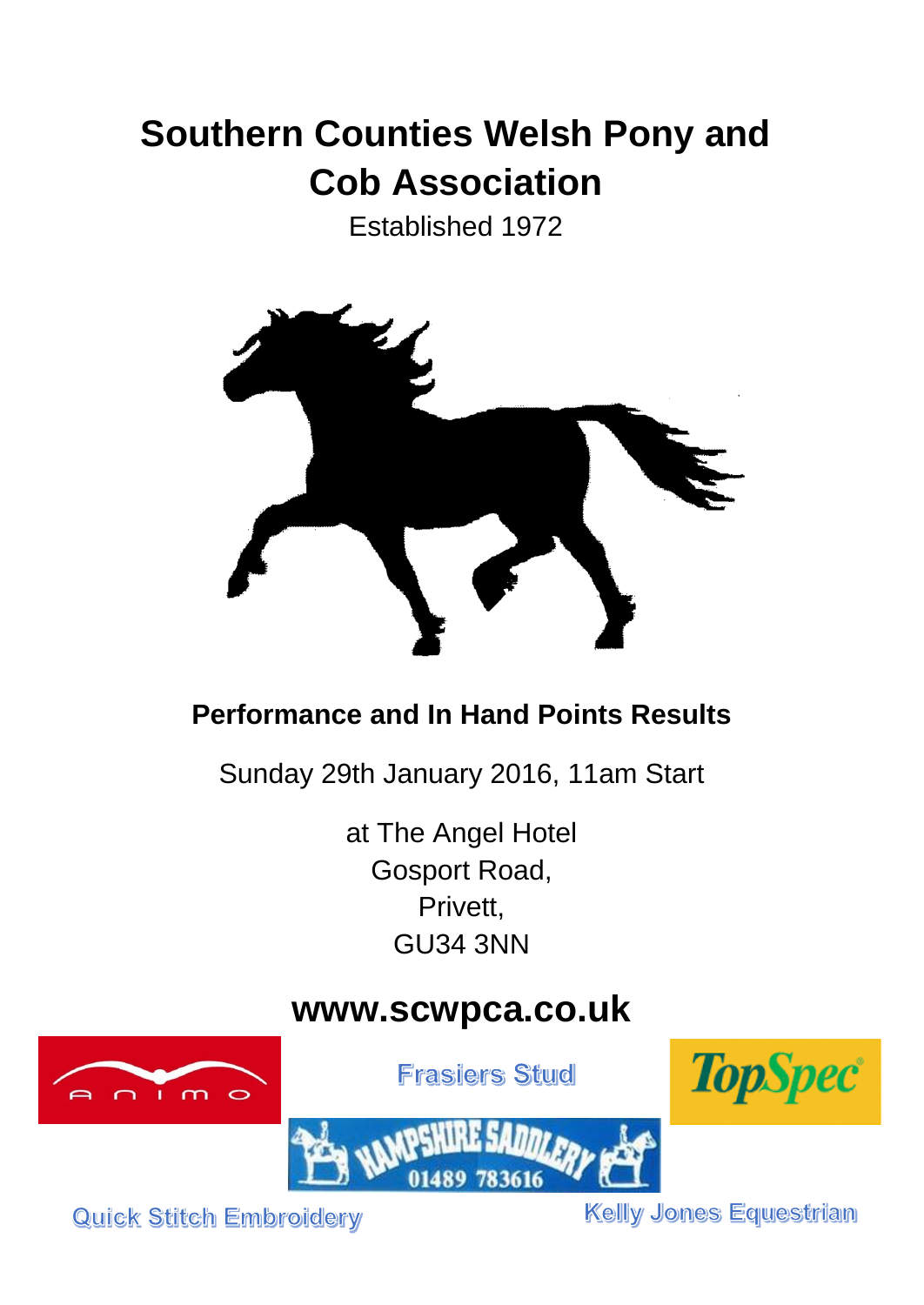# **In Hand Points Competition**

#### **Section A**

| 1st | Westfirle Tawny Owl      | Yearling | Debbie Barr       | Colt    | 2320 |
|-----|--------------------------|----------|-------------------|---------|------|
| 2nd | Rookery Bayleaf          | Adult    | Elaine Childs     | Mare    | 610  |
| 3rd | <b>Blackhill Tom Tom</b> | Adult    | Christine Hillman | Gelding | 310  |

## **Section B**

| 1st             | Larkhaven Iris                 | Yearling | Andrea Nicholson     | Filly   | 2265 |
|-----------------|--------------------------------|----------|----------------------|---------|------|
| 2 <sub>nd</sub> | <b>Llanarth Grenade</b>        | Adult    | Christine Hillman    | Gelding | 1965 |
| 3rd             | Menai Starlett                 |          | <b>Richard Stone</b> | Filly   | 1310 |
| 4th             | <b>Corkhills Sophie</b>        |          | Mr & Mrs Burkin      | Mare    | 950  |
| 5th             | <b>Moorcrest Master Oliver</b> | Adult    | Mr & Mrs Burkin      | Gelding | 900  |
| 6th             | Priestwood Pipit               | Adult    | Elaine Harrison      | Mare    | 275  |
| НC              | <b>Elvet Amethyst</b>          |          | Mr & Mrs Burkin      | Mare    | 60   |

## **Section C**

| 1st | Stormyoak Just Divine   | 2yr old | Cheryl Hillman        | Filly    | 3045 |
|-----|-------------------------|---------|-----------------------|----------|------|
| 2nd | Jebeth Beam Me Up       | Adult   | Jean Smith            | Mare     | 1150 |
| 3rd | Lonwind Misti Mysteek   | Foal    | lan Sainsbury         | Filly    | 710  |
| 4th | Jebeth Trillion         | Adult   | Jean Smith            | Mare     | 600  |
| 5th | Moelwyn Lowri Ddu       | Adult   | Elaine Harrison       | Mare     | 545  |
| 6th | Shankly Eye Candy       | 3yr old | lan Sainsbury         | Filly    | 460  |
|     | <b>Lonwind Princess</b> |         | Jordan Sainsbury &    |          |      |
| HC. | Camilla                 | Foal    | <b>Charlotte Hill</b> | Filly    | 250  |
| HC. | Shankly King            | Adult   | Jordan Sainsbury      | Stallion | 240  |

## **Section D**

| 1st | Powysvalley Mr Harry        | Adult | Jordan Sainsbury &<br>Charlotte Hill | Stallion | 1125 |
|-----|-----------------------------|-------|--------------------------------------|----------|------|
| 2nd | Southcoast Llewelyn         | Adult | Emma Miles                           | Gelding  | 300  |
|     | <b>Powysvalley Princess</b> |       | Jordan Sainsbury &                   |          |      |
| 3rd | Millie                      | Adult | Charlotte Hill                       | Mare     | 180  |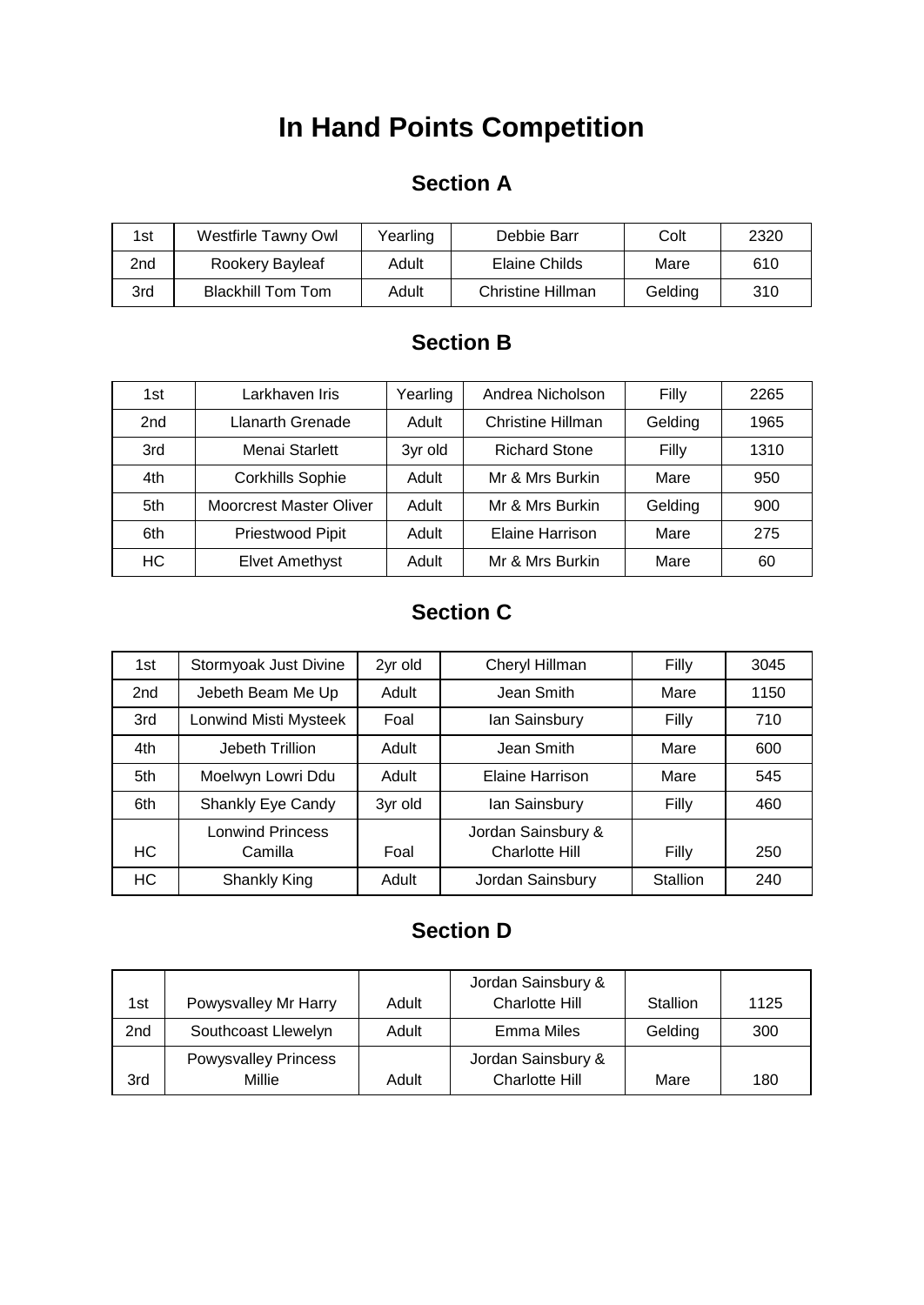#### **Part Bred**

| 1st             | <b>CC Secrets Just Divine</b> | Adult    | Marian Tarrant        | Mare    | 3110 |
|-----------------|-------------------------------|----------|-----------------------|---------|------|
| 2 <sub>nd</sub> | Maydays Cappuchino            | Adult    | Nicky Cauvin          | Gelding | 2020 |
| 3rd             | <b>Lonwind Dainty Delilah</b> | 3yr old  | <b>Charlotte Hill</b> | Filly   | 1590 |
| 4th             | Moortown Panache              | 2yr old  | Michaela Toms         | Filly   | 1545 |
| 5th             | Winnark Tiger Lily            | 2yr old  | Nicky Cauvin          | Filly   | 760  |
| 6th             | Frasiers Forget Me Not        | Yearling | Hannah Caunt          | Filly   | 450  |
| <b>HC</b>       | Delaroche Sun Prince          | Foal     | Andrea Nicholson      | Colt    | 430  |

#### **Special Congratulations to our overall top 6…..**

CC Secrets Just Divine Stormyoak Just Divine Westfirle Tawny Owl Larkhaven Iris Maydays Cappuchino Llanarth Grenade

#### **Junior Handler of 2016**

| 1st | Megan Andrews    | 14 | Westfirle Tawny Owl & Menai Starlett | 2470 |
|-----|------------------|----|--------------------------------------|------|
| 2nd | Georgia Toms     | 14 | Moortown Panache                     | 1545 |
| 3rd | Jessica Harrison | 15 | Priestwood Pipit & Moelwyn Lowri Ddu | 820  |
| 4th | Ethan Foster     |    | <b>Blackhill Tom Tom</b>             | 425  |

**Foal of 2016:** Lonwind Misti Mysteek

**In Hand Gelding Award:** Maydays Cappuchino

**Youngstock In Hand Champion:** Stormyoak Just Divine

**Adult In Hand Champion:** CC Secrets Just Divine

**Best Members Stud:** Lonwind Stud (4555 combined points)

# **Overall In Hand Supreme:**

CC Secrets Just Divine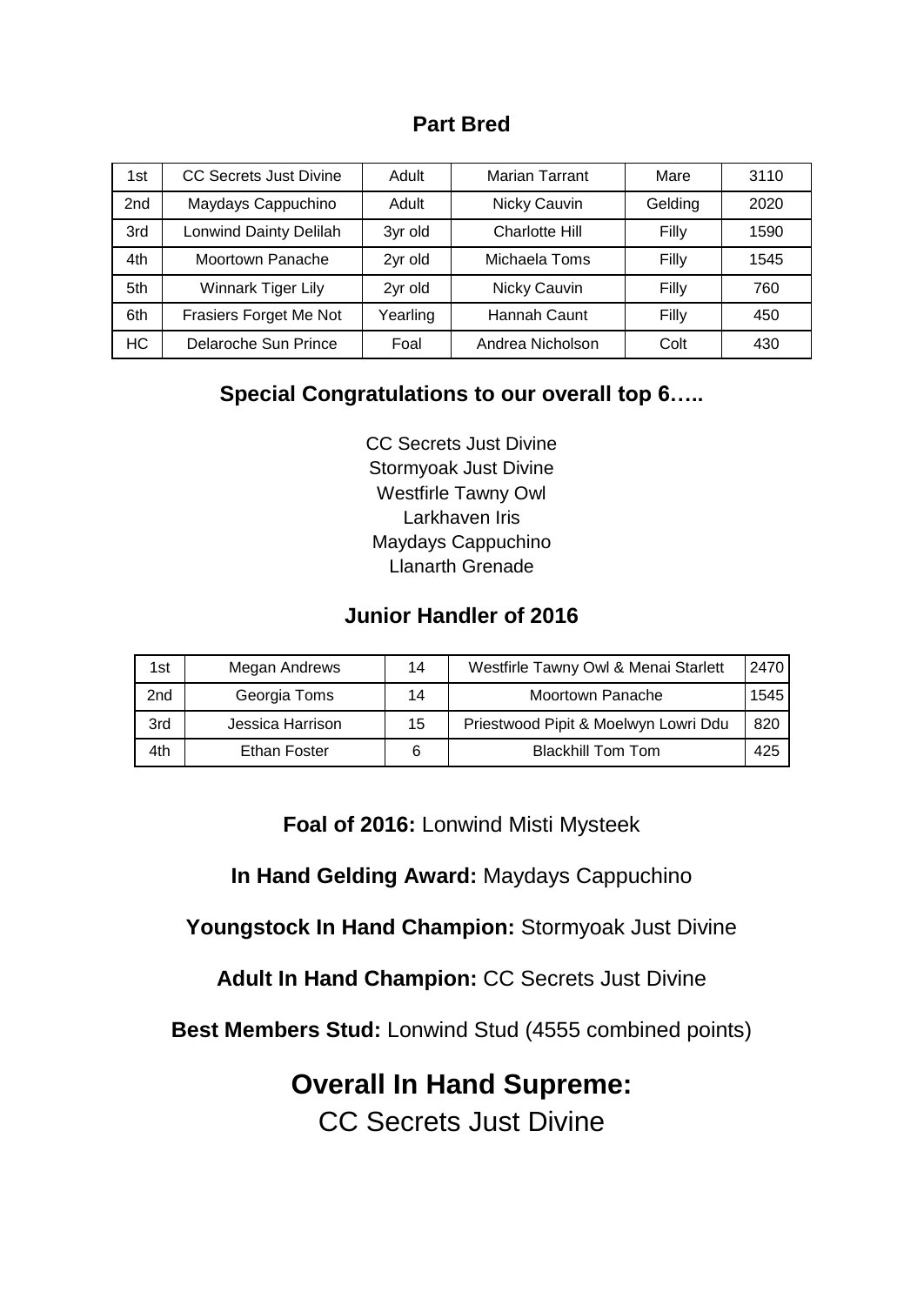## **Performance Points Competition**

### **Section A**

| 1st             | Westfirle Golden Oriole      | Debbie Barr                      | Emilia Andrews (8)            | Mare    | 4820 |
|-----------------|------------------------------|----------------------------------|-------------------------------|---------|------|
| 2 <sub>nd</sub> | Wintersend Mimosa            | Maddie Caunt (6)<br>Hannah Caunt |                               | Mare    | 4565 |
| 3rd             | Doddenhill Biscuit           | Emma Miles                       | Lottie Miles (7)              | Gelding | 2095 |
| 4th             | Jumping Jack Flash           | Debbie Pickering                 | Jazmin Ward (6)               | Gelding | 675  |
| 5th             | <b>Blackhill Tomtom</b>      | <b>Christine Hillman</b>         | Ethan (6) & Amelia Foster (4) | Gelding | 635  |
| 6th             | Rhydgwillim Dazzle           | Victoria Cobden                  | Hattie Cobden (10)            | Gelding | 390  |
| <b>HC</b>       | <b>Cwmllynfell Ballerina</b> | Emma Miles                       | Lottie Miles (7)              | Mare    | 260  |
| HC              | Menai Silver Tasha           | Emma Miles                       | Harriet Armour (4)            | Mare    | 30   |
| HC              | Kudos Mace                   | Kayleigh Conroy                  | Ava Kneller (5)               | Gelding |      |

#### **Section B**

| 1st | Llanarth Grenade           | <b>Christine Hillman</b> | Cheryl Hillman                  | Gelding  | 4445 |
|-----|----------------------------|--------------------------|---------------------------------|----------|------|
| 2nd | Desarbre Scimitar          | Andrea Nicholson         | Various                         | Stallion | 1330 |
| 3rd | Highhill Christopher Robin | Victoria Cobden          | Hattie (10) & Alice Cobden (12) | Gelding  | 685  |
| 4th | Templedruid Havannah       | Lucy Burrell             | Sienna Burrell (8)              | Gelding  | 682  |
| 5th | Priestwood Pippit          | Elaine Harrison          | Jessica Harrison (15)           | Mare     | 130  |

### **Section C**

| 1st | Wynbrook Playfair          | <b>Ben Orchard</b>     | Various               | <b>Stallion</b> | 2190 |
|-----|----------------------------|------------------------|-----------------------|-----------------|------|
| 2nd | Oakmill Bethany            | Michaela Toms          | Georgia Toms (14)     | Mare            | 2165 |
| 3rd | Moelwyn Lowri Ddu          | <b>Elaine Harrison</b> | Jessica Harrison (15) | Mare            | 1150 |
| 4th | Jebeth Beam Me Up          | Jean Smith             | Sam Watson            | Mare            | 1075 |
| 5th | <b>Cadfach Billy Smart</b> | <b>Emma Miles</b>      | <b>Emma Miles</b>     | Stallion        | 415  |

## **Section D**

| 1st             | Stoatleytwo Red Dragon | Jane Weller      | Jane Weller      | Gelding  | 4350 |
|-----------------|------------------------|------------------|------------------|----------|------|
| 2 <sub>nd</sub> | Maesacrofta Don Juan   | Kelly Jones      | Kelly Jones      | Stallion | 3610 |
| 3rd             | Jebeth Metropolis      | Jean Smith       | Debbie Boylan    | Mare     | 3290 |
| 4th             | Aberconwy Iolo         | Kyra Lunn        | Kyra Lunn        | Gelding  | 1785 |
| 5th             | Winmark Tommy          | Lesley Hurd      | Lesley Hurd      | Gelding  | 1110 |
| 6th             | Southcoast Llewelyn    | Emma Miles       | Emma Miles       | Gelding  | 760  |
| HC              | <b>Vignoles Griff</b>  | Laura O'Halloran | Laura O'Halloran | Gelding  | 650  |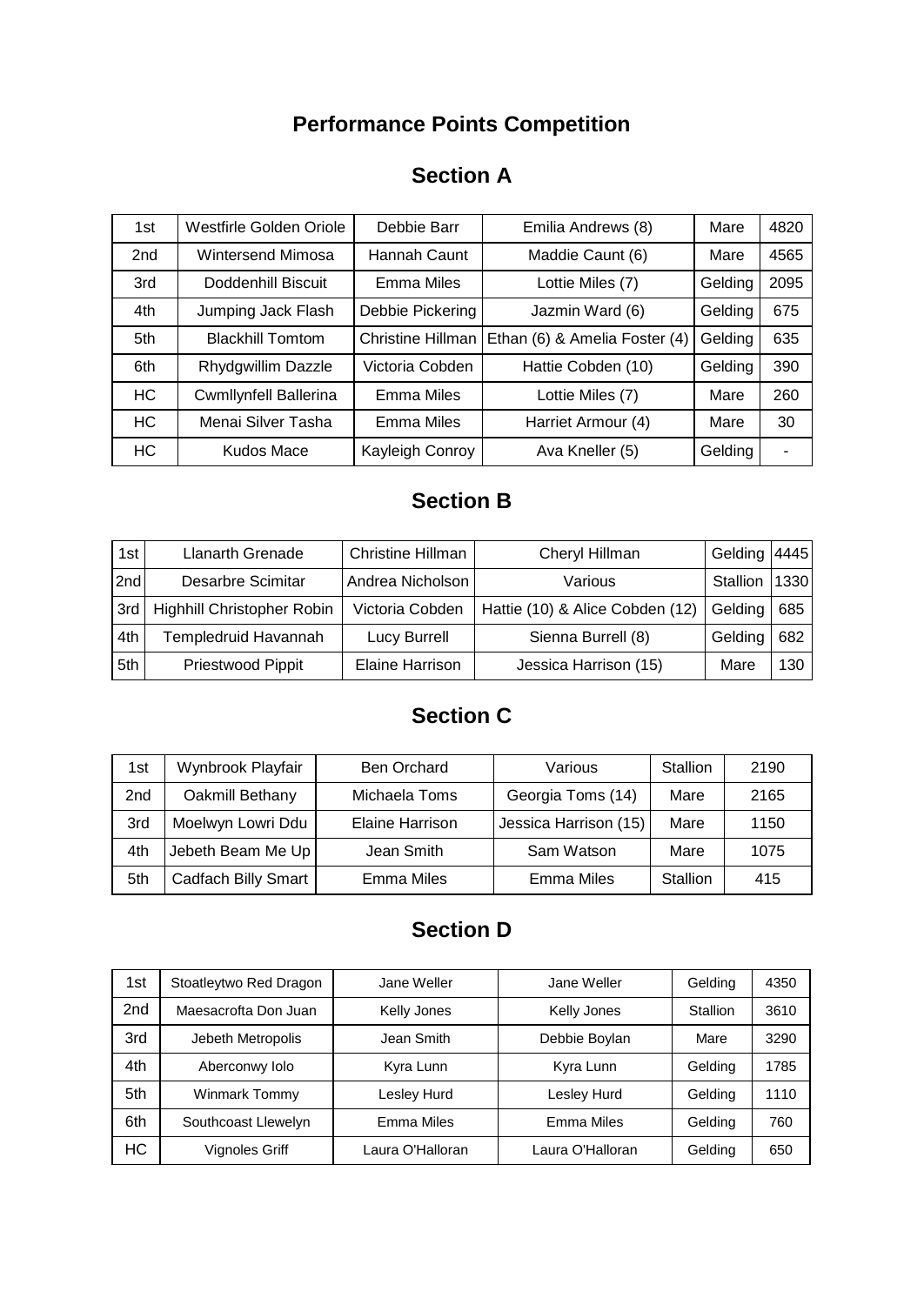#### **Part Bred**

| 1st             | CC Secrets Just Divine | <b>Marian Tarrant</b> | <b>Willow Tarrant</b> | Mare    | 4040 |
|-----------------|------------------------|-----------------------|-----------------------|---------|------|
| 2 <sub>nd</sub> | Maydays Capuchino      | Nicky Cauvin          | Various               | Gelding | 2875 |
| 3rd             | Hammonds Sweet Talk    | Sarah Davis           | Sarah Davis           | Mare    | 1140 |
| 4th             | Hammonds Top Cat       | Sarah Davis           | Maddie Caunt (6)      | Gelding | 825  |
| 5th             | Syon Snuff             | Sarah Davis           | Lottie Shutler (5)    | Gelding | 500  |

#### **Special Congratulations to Our Overall Top Six…..**

Westfirle Golden Oriole Wintersend Mimosa Llanarth Grenade Stoatleytwo Red Dragon CC Secrets Just Divine Maesacrofta Don Juan

### **Junior Rider of 2016**

| 1st       | Maddie Caunt          | 6                 | Wintersend Mimosa & Hammonds Top Cat            | 5390 |
|-----------|-----------------------|-------------------|-------------------------------------------------|------|
| 2nd       | Emilia Andrews        | 8                 | Westfirle Golden Oriole                         | 4820 |
| 3rd       | <b>Lottie Miles</b>   | $\overline{7}$    | Doddenhill Biscuit &                            | 2355 |
| 4th       | Georgia Toms          | 14                | Oakmill Bethany                                 | 2165 |
| 5th       | Jessica Harrison      | 15                | Priestwood Pipit & Moelwyn Lowri Ddu            | 1280 |
| 6th       | Hattie Cobden         | 10                | Highhill Christopher Robin & Rhydgwillim Dazzle | 875  |
| 7th       | Sienna Burrell        | 8                 | Templedruid Havannah                            | 682  |
| 8th       | Jazmin Ward           | 6                 | Jumping Jack Flash                              | 675  |
| 9th       | Ethan Foster          | 6                 | <b>Blackhill Tom Tom &amp; Llanarth Grenade</b> | 585  |
| 10th      | Lottie Shutler        | 5                 | Syon Snuff                                      | 500  |
| HC.       | Alice Cobden          | $12 \overline{ }$ | Highhill Christopher Robin                      | 200  |
| HC        | Amelia Foster         | 4                 | <b>Blackhill Tom Tom</b>                        | 70   |
| HC.       | <b>Harriet Armour</b> | 4                 | Menai Silver Tasha                              | 30   |
| <b>HC</b> | Ava Kneller           | 5                 | Kudos Mace                                      |      |

## **Versatility Awards**

Highhill Christopher Robin and Stoatleytwo Red Dragon for showing how versatile our Welsh Ponies and Cobs can be, scoring points in 6 out of the 7 discipline categories.